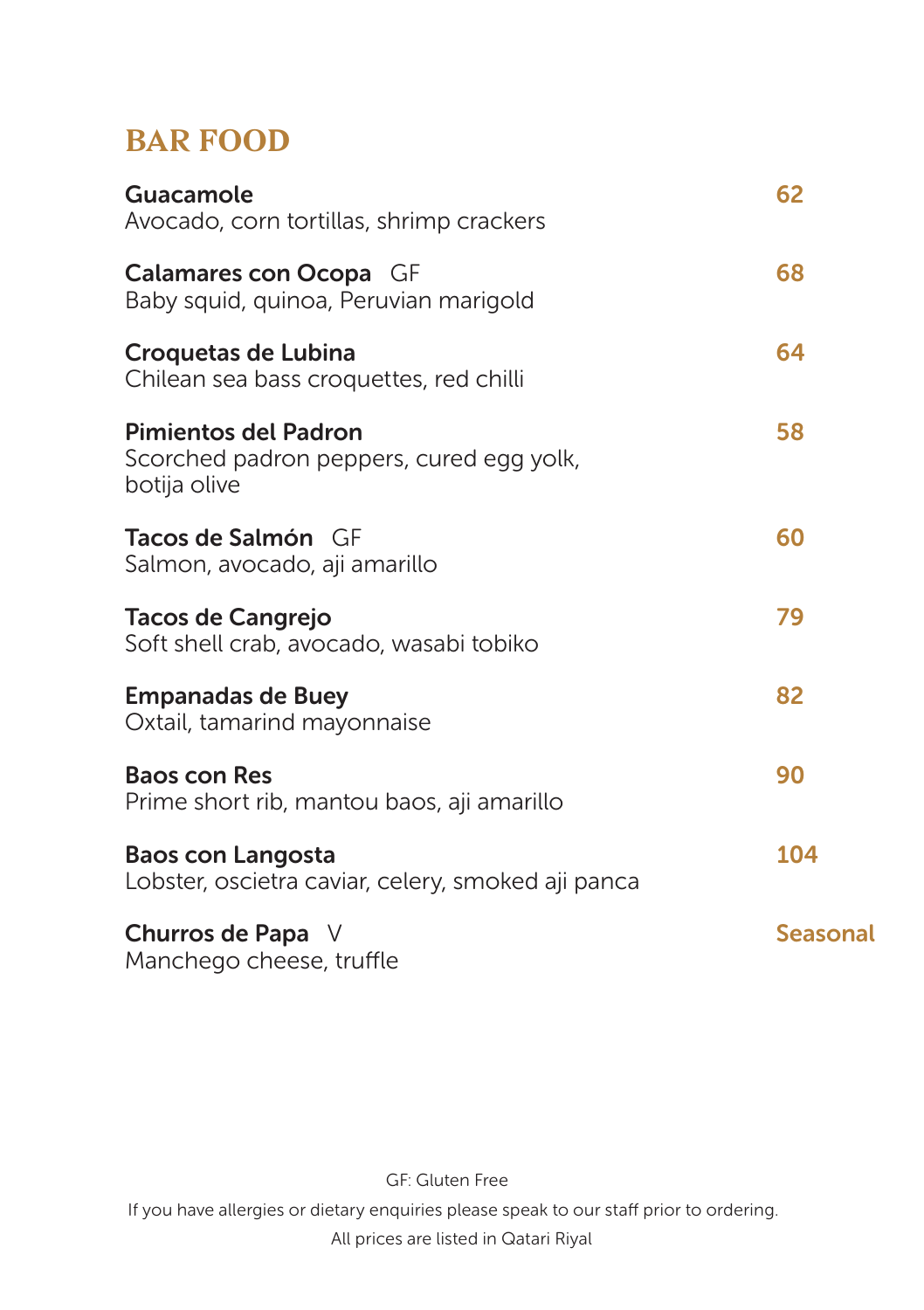

# SCAN, EXPLORE, ENJOY!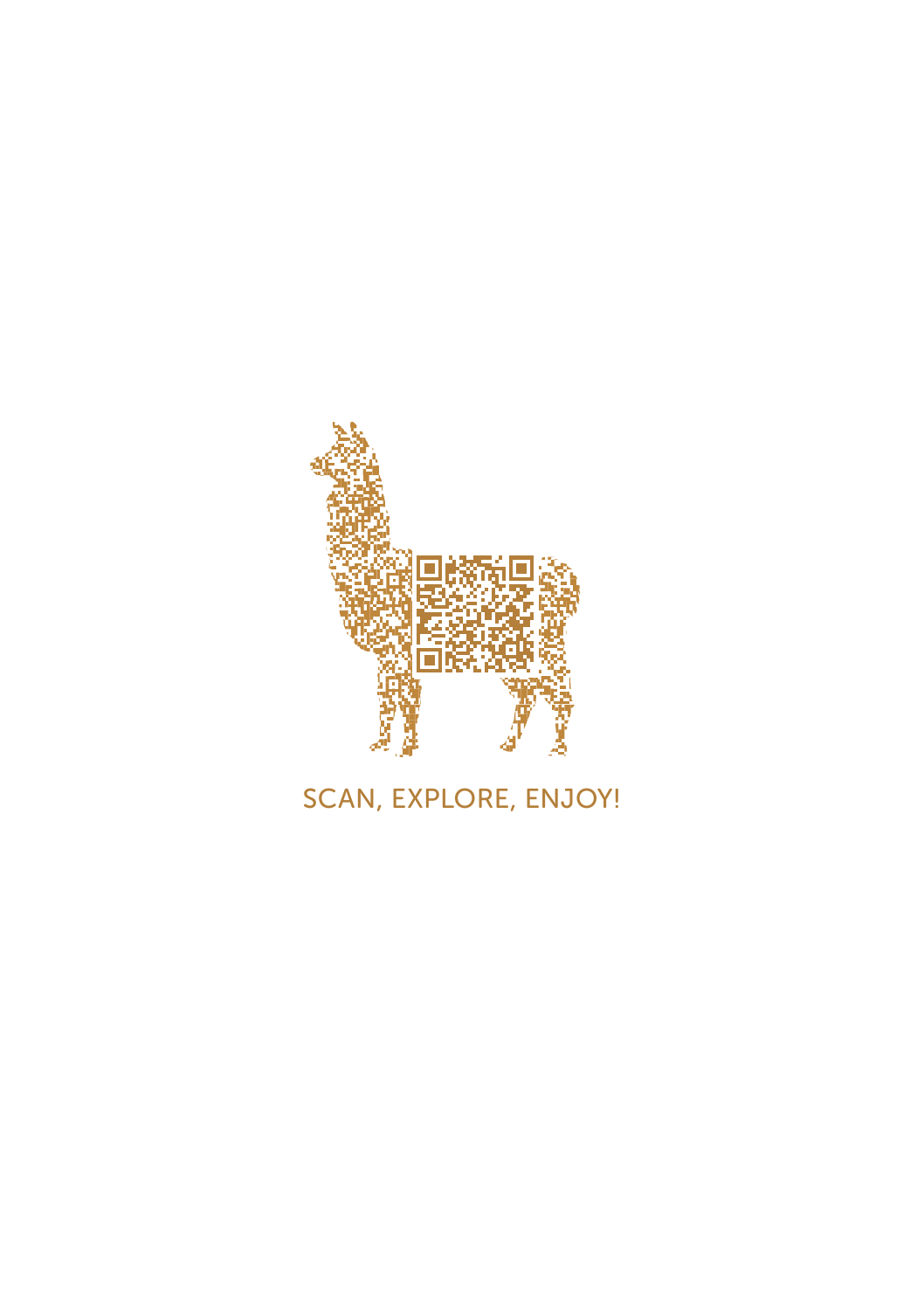## **PERUVIAN CLASSICS**

| El Capitán                                                                                            |                                                               | 75                                                                                                                                                                                                                                                   |
|-------------------------------------------------------------------------------------------------------|---------------------------------------------------------------|------------------------------------------------------------------------------------------------------------------------------------------------------------------------------------------------------------------------------------------------------|
| <b>Pisco Punch</b><br>orange & lime juice                                                             |                                                               | 70                                                                                                                                                                                                                                                   |
| <b>Pisco Sour</b><br>Angostura bitters                                                                |                                                               | 70                                                                                                                                                                                                                                                   |
| <b>Infusions</b><br><b>Passion Fruit</b><br>Blueberry & Lavender<br>Peach<br>Strawberry & Elderflower | Lychee & Vanilla<br>Raspberry<br>Mandarin & Coffee<br>Kumquat |                                                                                                                                                                                                                                                      |
| <b>Vegan Pisco Sour</b><br>Angostura bitters                                                          |                                                               | 70                                                                                                                                                                                                                                                   |
| Chilcano                                                                                              |                                                               | 70                                                                                                                                                                                                                                                   |
| <b>Infusions</b><br><b>Passion Fruit</b><br>Blueberry & Lavender<br>Peach<br>Strawberry & Elderflower | Lychee & Vanilla<br>Raspberry<br>Mandarin & Coffee<br>Kumquat |                                                                                                                                                                                                                                                      |
|                                                                                                       |                                                               | COYA Pisco, cherry liqueur, sweet vermouth<br>COYA Pisco, homemade pineapple sugar<br>COYA Pisco, lime juice, sugar syrup, egg white<br>COYA Pisco, lime juice, sugar syrup, metil infusion<br>COYA Pisco, lime juice, ginger ale, Angostura bitters |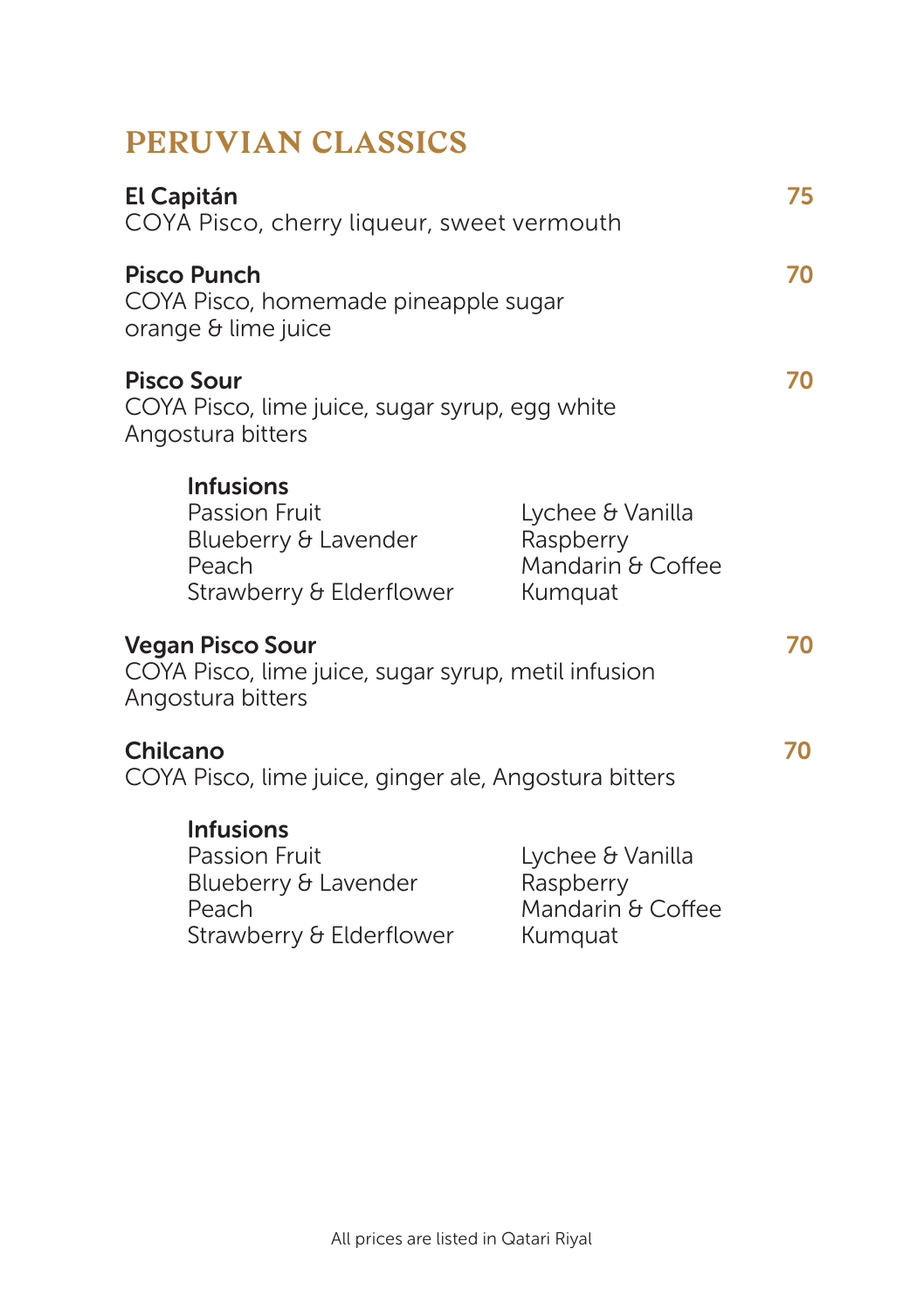## **NON-ALCOHOLIC COCKTAILS**

| <b>Purple Rain</b><br>Chicha morada mix, pineapple & lime juice<br>touch of passion fruit, sugar syrup     | 60  |
|------------------------------------------------------------------------------------------------------------|-----|
| <b>Flor de Manzana</b><br>Apple juice, elderflower syrup, infused yuzu-miso                                | 65  |
| Sol y Mar<br>Green apple juice, coconut purée, passion fruit purée,<br>splash of almond syrup              | 55  |
| <b>Mint Pomegranate Iced Tea</b><br>Earl grey tea mix, strawberry, pomegranate seeds, mint,<br>agave syrup | 55. |
| Cucumber-Basil Smash<br>Cucumber, basil, pineapple & lime juice, rose water                                | 55. |
| <b>Chicha Colada</b><br>Chicha morada mix, orange & lemon juice,<br>coconut purée, vanilla                 | 60  |
| <b>SOFT DRINKS</b>                                                                                         |     |

| 20 |
|----|
| 20 |
| 20 |
| 20 |
| 20 |
| 35 |
|    |

#### **MINERALS**

| Surgiva, 250ml | 25 |
|----------------|----|
| Surgiva, 750ml | 40 |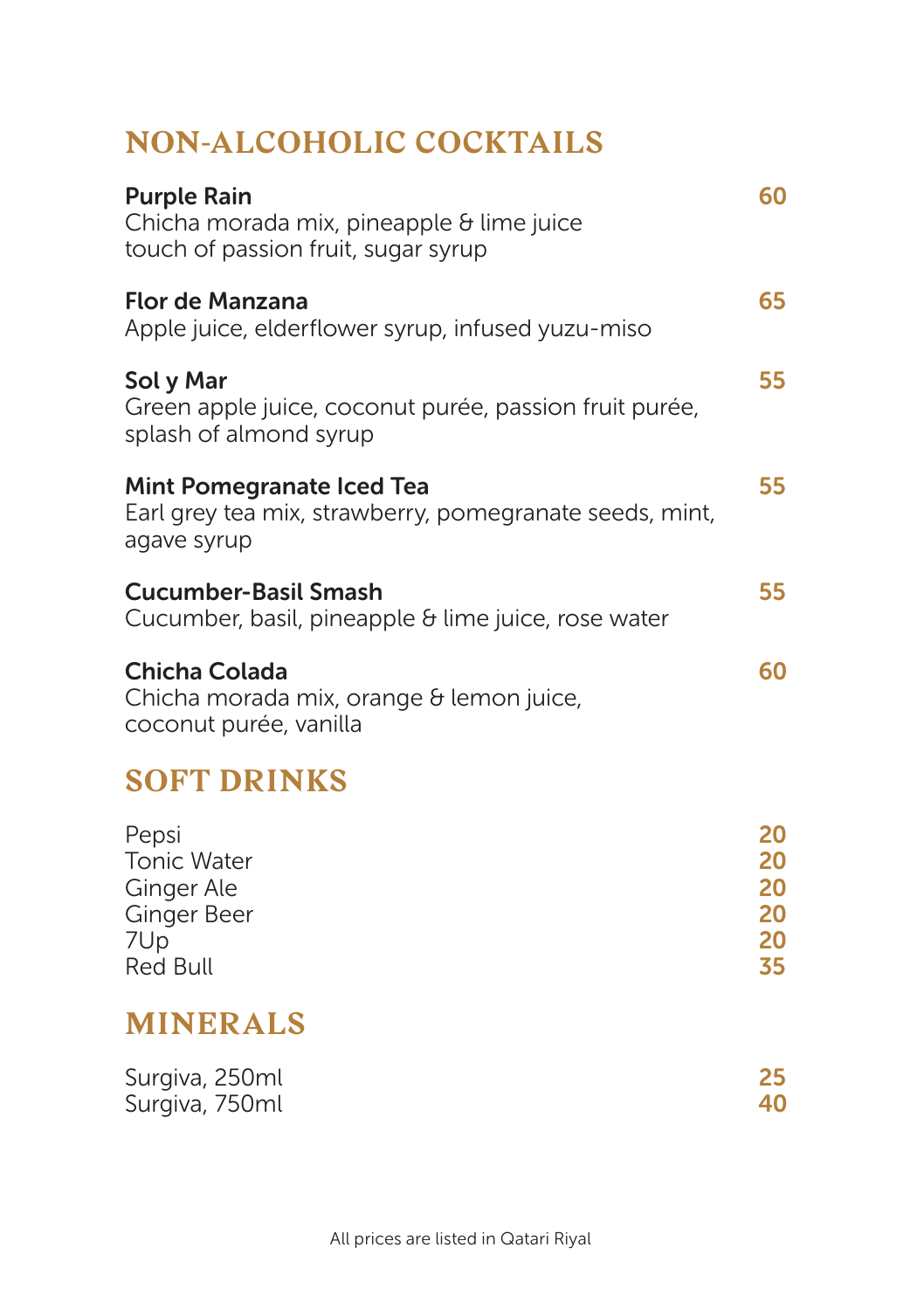| <b>VODKA</b>                     | 30ml             | <b>Bottle</b> |
|----------------------------------|------------------|---------------|
| <b>Belvedere</b>                 | 60               | 1350          |
| Cîroc                            | 55               | 1300          |
| <b>Grey Goose</b>                | 62               | 1800          |
| Grey Goose VX                    | 240              | 5100          |
| <b>Ketel One</b>                 | 50               | 1300          |
| Stolichnaya Elit                 | 65               | 1600          |
| <b>Wyborova</b> Exquisite        | 85               | 2000          |
| <b>Russian Standard Platinum</b> | 60               | 1300          |
| <b>Beluga</b> Gold               | 350              | 7500          |
| <b>Black Cow</b>                 | 100              | 2100          |
| GIN                              | 30 <sub>ml</sub> | <b>Bottle</b> |
| <b>Tanqueray</b> London Dry      | 45               | 900           |
| <b>Beefeater 24</b>              | 55               | 1100          |
| <b>Bombay Sapphire</b>           | 45               | 900           |
| <b>Bulldog</b> London Dry        | 60               | 1400          |
| Caorunn                          | 45               | 900           |
| <b>Hendrick's</b>                | 50               | 1000          |
| <b>Tanqueray No. Ten</b>         | 55               | 1400          |
| <b>Sipsmith London Dry</b>       | 60               | 1500          |
| <b>Monkey 47</b>                 | 120              | 2000          |
| <b>Star of Bombay</b>            | 110              | 3000          |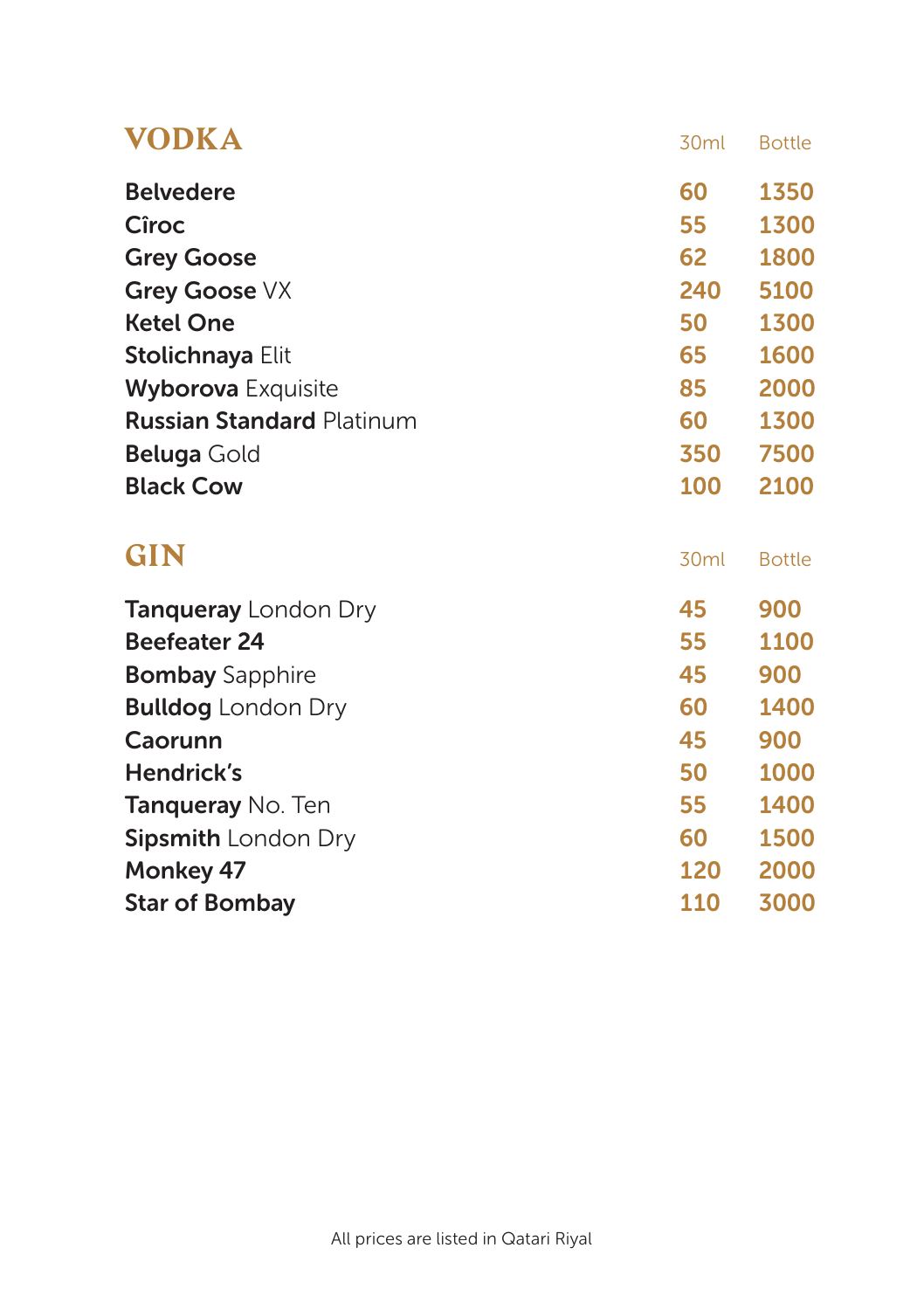#### **WINES BY THE GLASS**

| <b>CHAMPAGNE &amp; SPARKLING</b>                                          | 125ml |
|---------------------------------------------------------------------------|-------|
| NV Tintoretto, Prosecco di Conegliano, Extra Dry<br>Veneto, Italy         | 80    |
| NV Veuve Clicquot Ponsardin, Brut Yellow Label<br>Champagne, France       | 180   |
| NV Moët & Chandon, Brut Impérial, Rosé<br>Champagne, France               | 210   |
| <b>WHITE WINE</b>                                                         | 150ml |
| 2018 Torrontés, Finca La Linda, L. Bosca<br>Salta, Argentina              | 60    |
| 2018 Chardonnay, Reserva, Montes<br>Curicó Valley, Chile                  | 70    |
| 2018 Riesling, Kabinett, Ürziger Würzgarten, Dr. Loosen<br>Mosel, Germany | 120   |
| 2017 Chablis, J. Moreau et Fils<br>Burgundy, France                       | 130   |
| <b>RED WINE</b>                                                           |       |
| 2018 Malbec, Kaiken<br>Mendoza, Argentina                                 | 80    |
| 2014 Fronsac, Château Saint-Remy<br>Bordeaux, France                      | 110   |
| 2016 Chianti Classico, Aziano, Ruffino<br>Tuscany, Italy                  | 120   |
| 2018 Carmenère, Casa Silva<br>Colchagua, Chile                            | 130   |

## **ROSÉ WINE**

| 2019 Rosé d'Anjou, Sauvion | 60 |
|----------------------------|----|
| Loire Valley, France       |    |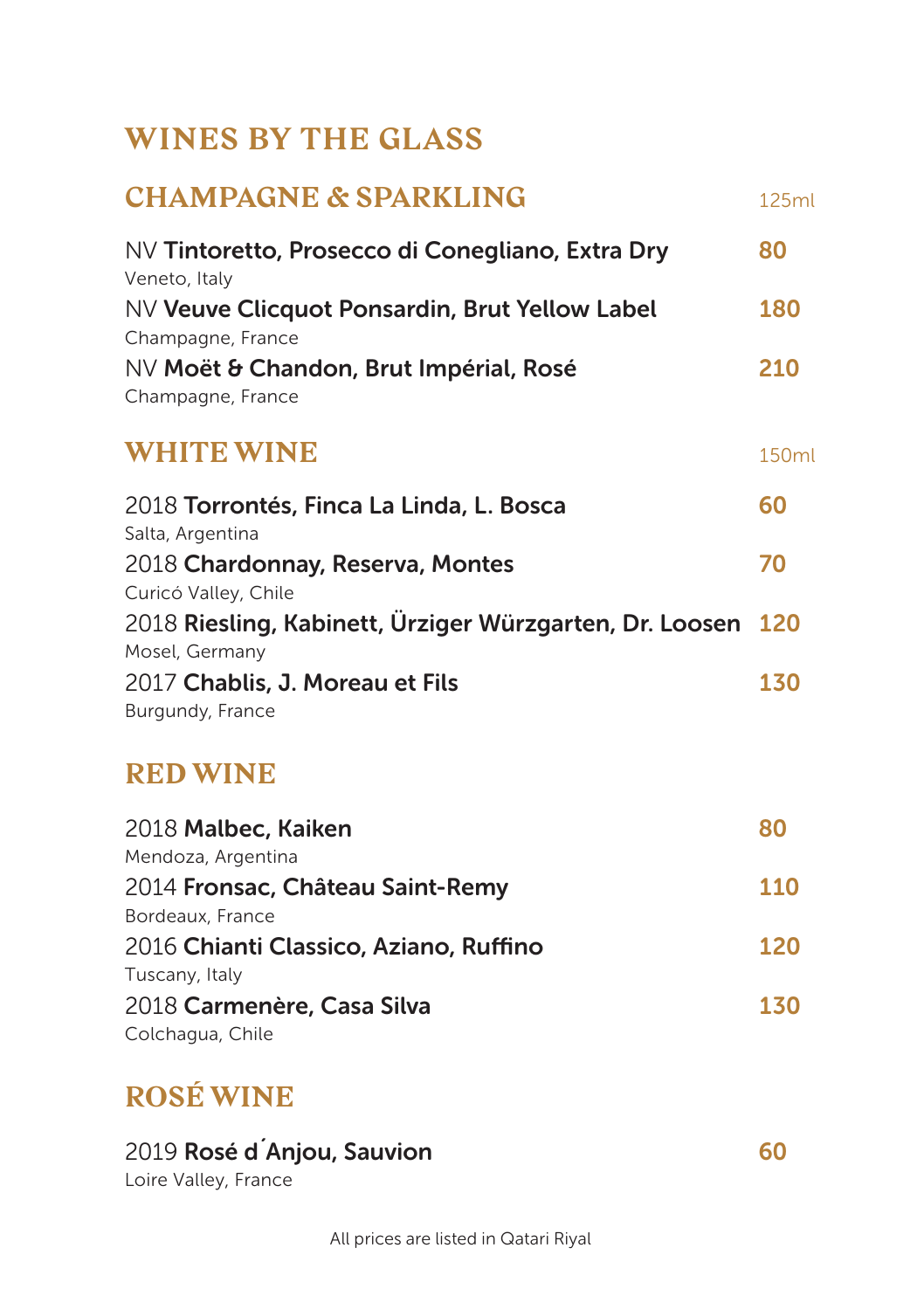## **COYA SIGNATURES**

| Chicha Sour<br>COYA Pisco & Ron Zacapa 23, infused with purple corn<br>pineapple, lime juice, sugar syrup, egg white | 110 |
|----------------------------------------------------------------------------------------------------------------------|-----|
| <b>El Ruso Gimlet</b><br>Vodka infused with pickles & thyme, kummel<br>cucumber, honey, lemon                        | 85  |
| Aji Margarita<br>Tequila infused with aji limo, agave syrup, lime juice<br>avocado & green apple purée               | 75  |
| <b>Mezcal Negroni</b><br>Mezcal, Cynar, apricot brandy, sweet vermouth                                               | 90  |
| Inca's Wasabi<br>Gin, peach liqueur, lime juice, homemade<br>wasabi merengue                                         | 70  |
| Agua de Leche<br>Tequila, rum, mezcal, pineapple, spices, citrus<br>tonka, vanilla, passion fruit                    | 85  |
| <b>Peruvian Highball</b><br>Bourbon, lemon oil, improved chicha<br>morada                                            | 75  |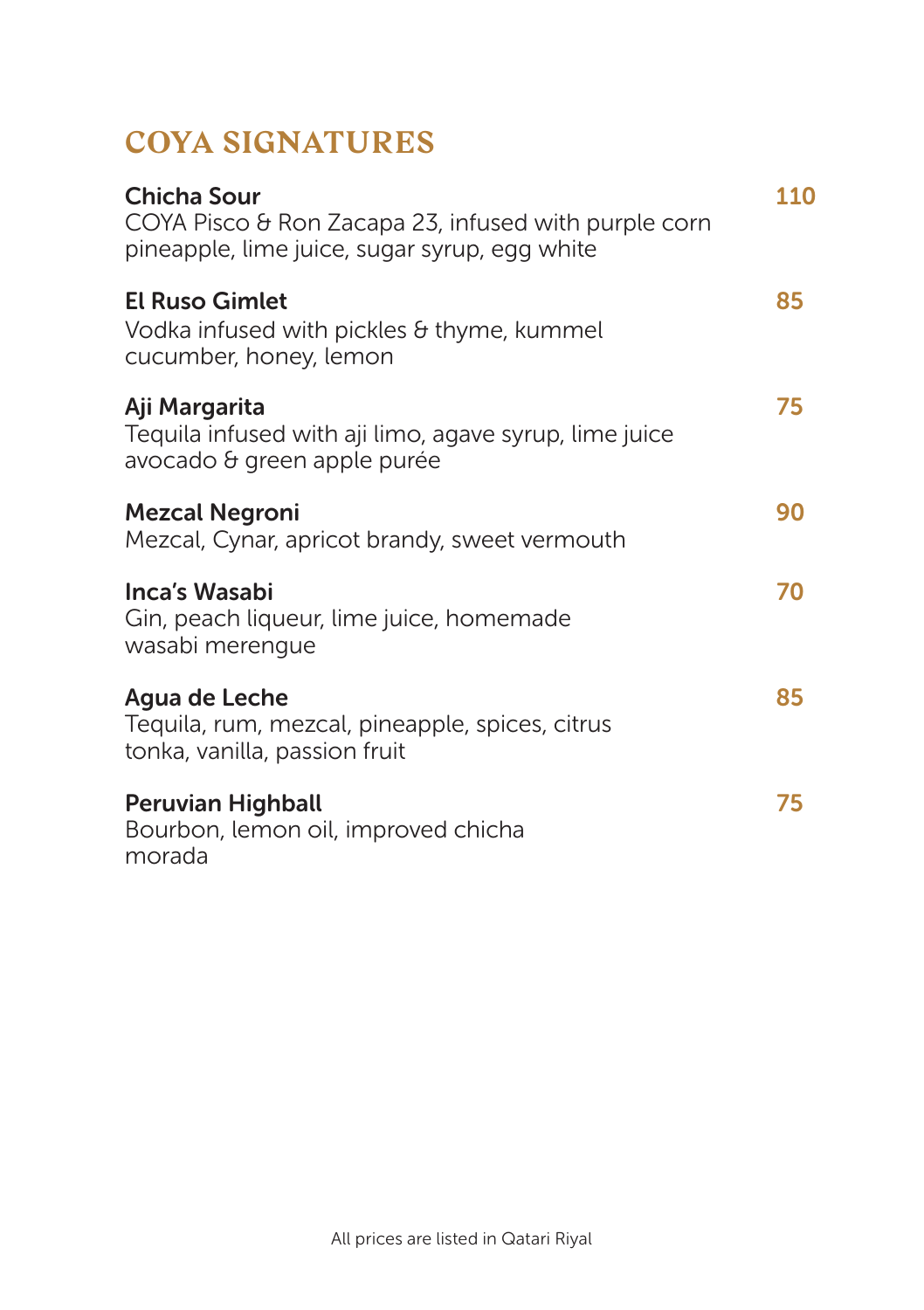| <b>AMERICAN WHISKEY</b>            | 30 <sub>ml</sub> | <b>Bottle</b> |
|------------------------------------|------------------|---------------|
| Jim Beam                           | 45               | 900           |
| <b>Jack Daniel's</b>               | 50               | 1250          |
| <b>Jack Daniel's Single Barrel</b> | 60 -             | 1350          |
| <b>Gentleman Jack</b>              | 65               | 1450          |
| <b>Maker's Mark</b>                | 55               | 1300          |
| <b>Woodford Reserve</b>            | 70               | 1800          |
| <b>Canadian Club</b>               | 45               | 900           |
| <b>IRISH WHISKEY</b>               | 30 <sub>ml</sub> | <b>Bottle</b> |
| Jameson                            | 50               | 1200          |
| <b>JAPANESE WHISKY</b>             | 30 <sub>ml</sub> | <b>Bottle</b> |
| Yamazaki 12 yr                     | 240              | 5100          |
| <b>COGNAC</b>                      | 30 <sub>ml</sub> | <b>Bottle</b> |
| Hennessy VS                        | 65               | 1400          |
| Hennessy VSOP                      | 110              | 2500          |
| Hennessy XO                        | 240              | 5100          |
| Rémy Martin VSOP                   | 150              | 3200          |
| Rémy Martin XO                     | 320              | 7100          |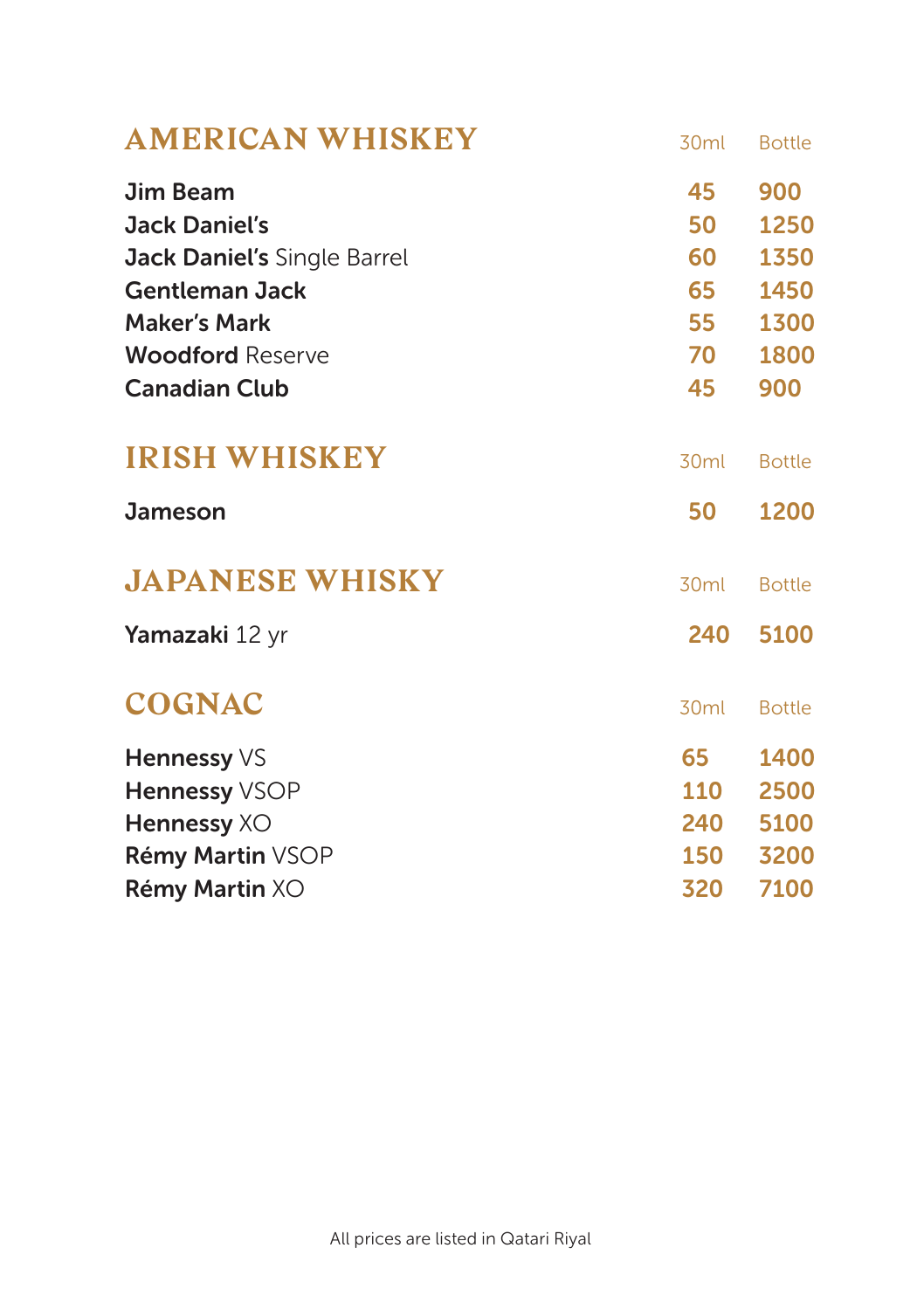| <b>SINGLE MALT WHISKY</b>          | 30ml       | <b>Bottle</b> |
|------------------------------------|------------|---------------|
| Glengoyne 21 yr                    | <b>150</b> | 3500          |
| Glenmorangie 10 yr                 | 60         | 1350          |
| <b>Glenmorangie Port Cask</b>      | 100        | 1700          |
| Glenmorangie Nectar d'Or           | 90         | 2100          |
| Ardbeg 10 yr                       | 75         | 1600          |
| Laphroaig 10 yr                    | 70         | 1500          |
| Lagavulin 16 yr                    | 130        | 3200          |
| Glenfiddich 12 yr                  | 60         | 1350          |
| Glenfiddich 15 yr Solera           | 75         | 1600          |
| Glenfiddich 18 yr                  | 95         | 2200          |
| The Glenlivet Founder's Reserve    | 60         | 1350          |
| The Glenlivet 15 yr                | 75         | 1600          |
| <b>The Glenlivet 18 yr</b>         | 95         | 2200          |
| <b>BLENDED WHISKY</b>              | 30ml       | <b>Bottle</b> |
| Chivas Regal 12 yr                 | 55         | 1700          |
| <b>Chivas Regal Extra</b>          | 95         | 2300          |
| Chivas Regal 18 yr                 | <b>110</b> | 2600          |
| Chivas Regal 25 yr                 | 380        | 6500          |
| <b>Chivas</b> Mizunara             | <b>110</b> | 2500          |
| Chivas XV                          | 100        | 2400          |
| Royal Salute 21 yr                 |            |               |
|                                    | 240        | 5100          |
| Johnnie Walker Black Label         | 55         | 1600          |
| <b>Johnnie Walker Double Black</b> | 75         | 2500          |
| Johnnie Walker Gold Label          | 80         | 2000          |
| <b>Johnnie Walker Blue Label</b>   | 300        | 7000          |
| <b>Monkey Shoulder</b>             | 50         | 1000          |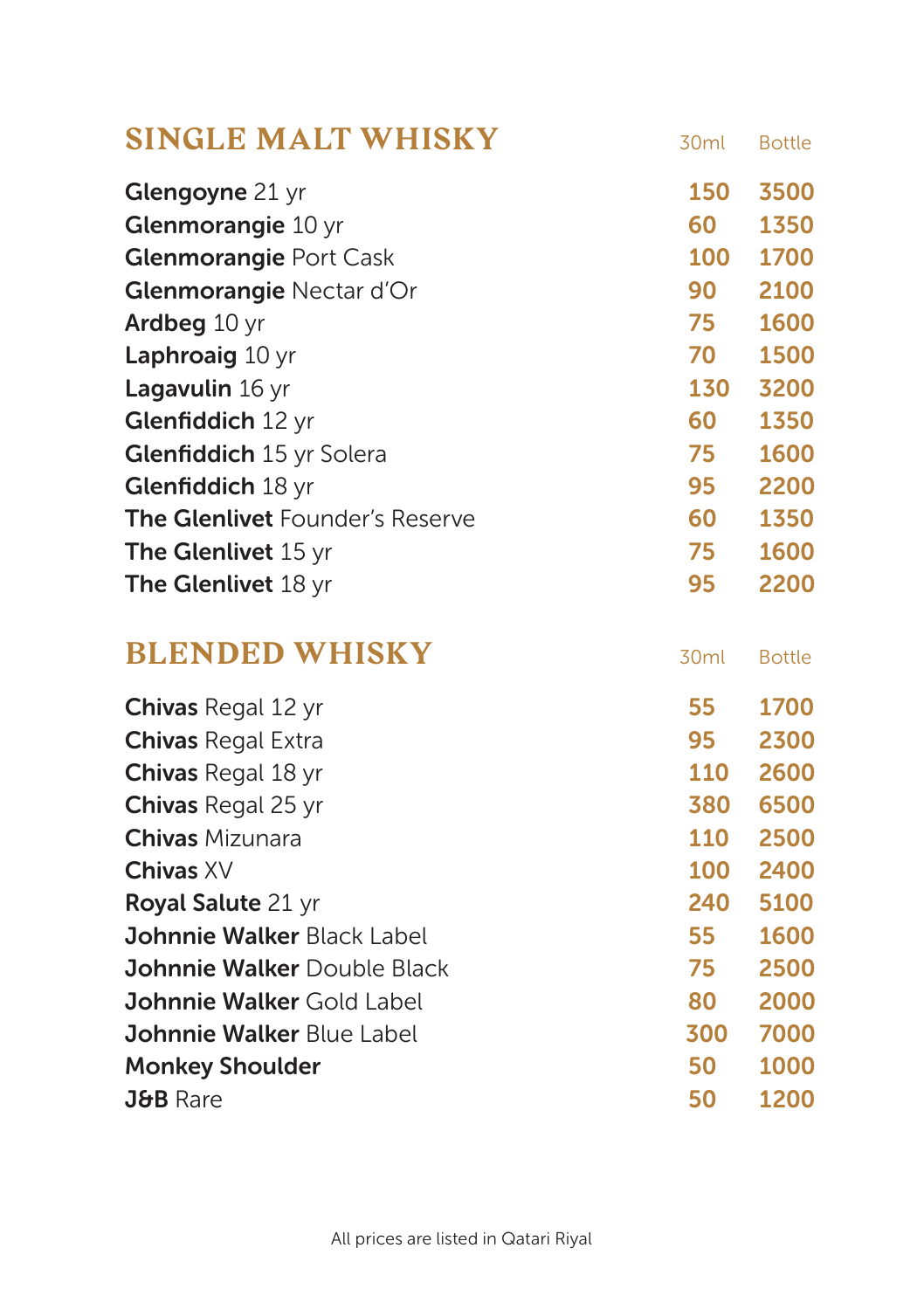### **COYA SIGNATURES**

| Carna Val<br>Chicha morada syrup, dulce de leche ice cream<br>splash of lager beer                                           | 75  |
|------------------------------------------------------------------------------------------------------------------------------|-----|
| <b>Pisco Royal</b><br>COYA Pisco, egg white, lime juice, sugar syrup<br>champagne                                            | 95  |
| <b>Raices</b><br>Mezcal, bianco vermouth, Jägermeister, pale ale beer<br>reduction, splash of tonic                          | 85  |
| <b>Cristal</b><br>Gin, dry vermouth, Italicus                                                                                | 80  |
| Gingertini<br>Vodka, amaretto, Peychaud's bitters, homemade<br>ginger marmalade                                              | 75  |
| <b>El Expatriado</b><br>Vodka infused with raspberry, passion $\theta$ coconut syrup<br>lime, pineapple $\theta$ apple juice | 75  |
| Marciano de Lúcuma<br>Ron Zacapa 23, lúcuma, apricot brandy, tonka beans<br>roasted coffee infused maple syrup               | 120 |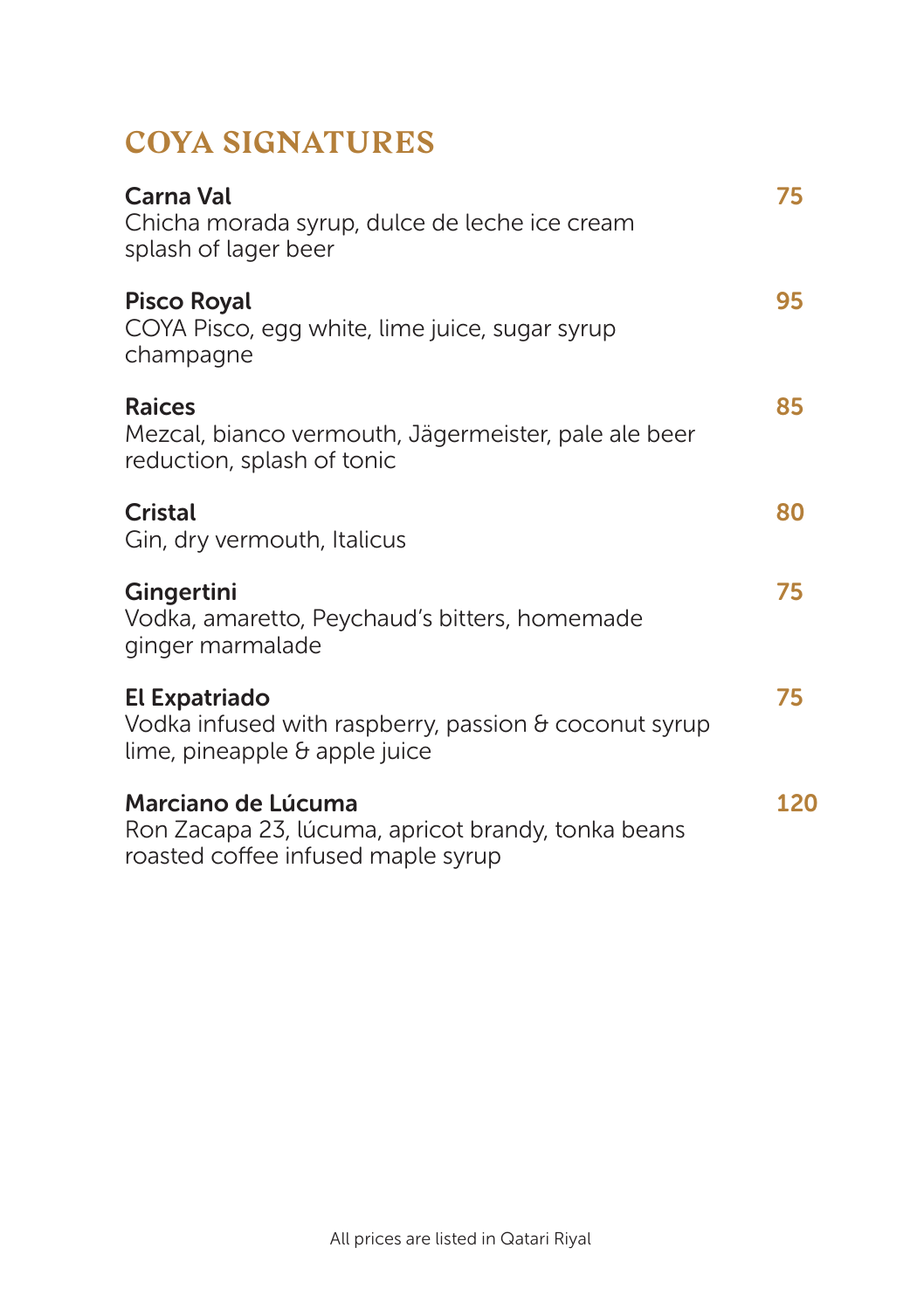| <b>PISCO</b>                                                              | 30ml           | <b>Bottle</b>       |
|---------------------------------------------------------------------------|----------------|---------------------|
| <b>COYA</b> Pisco<br><b>1615</b> Mosto Verde Quebranta<br><b>Soldeica</b> | 45<br>50<br>60 | 900<br>1000<br>1250 |
| <b>TEQUILA</b>                                                            | 30ml           | <b>Bottle</b>       |
| <b>Jose Cuervo</b> Tradicional                                            | 45             | 900                 |
| <b>Jose Cuervo Platino</b>                                                | 105            | 2300                |
| <b>1800 Añejo</b>                                                         | 50             | 1000                |
| Patrón Añejo                                                              | 90             | 2000                |
| Patrón Reposado                                                           | 75             | 1900                |
| <b>Patrón Silver</b>                                                      | 70             | 1800                |
| Patrón XO Cafe                                                            | 50             | 1000                |
| Gran Patrón Platino                                                       | 450            | 10000               |
| <b>Herradura</b> Plata                                                    | 120            | 2700                |
| Herradura Reposado                                                        | 130            | 2900                |
| Herradura Añejo                                                           | 140            | 3200                |
| Herradura Selección Suprema                                               | 470            | 11000               |
| <b>MEZCAL</b>                                                             | 30ml           | <b>Bottle</b>       |
| Del Maguey Vida                                                           | 100            | 2200                |